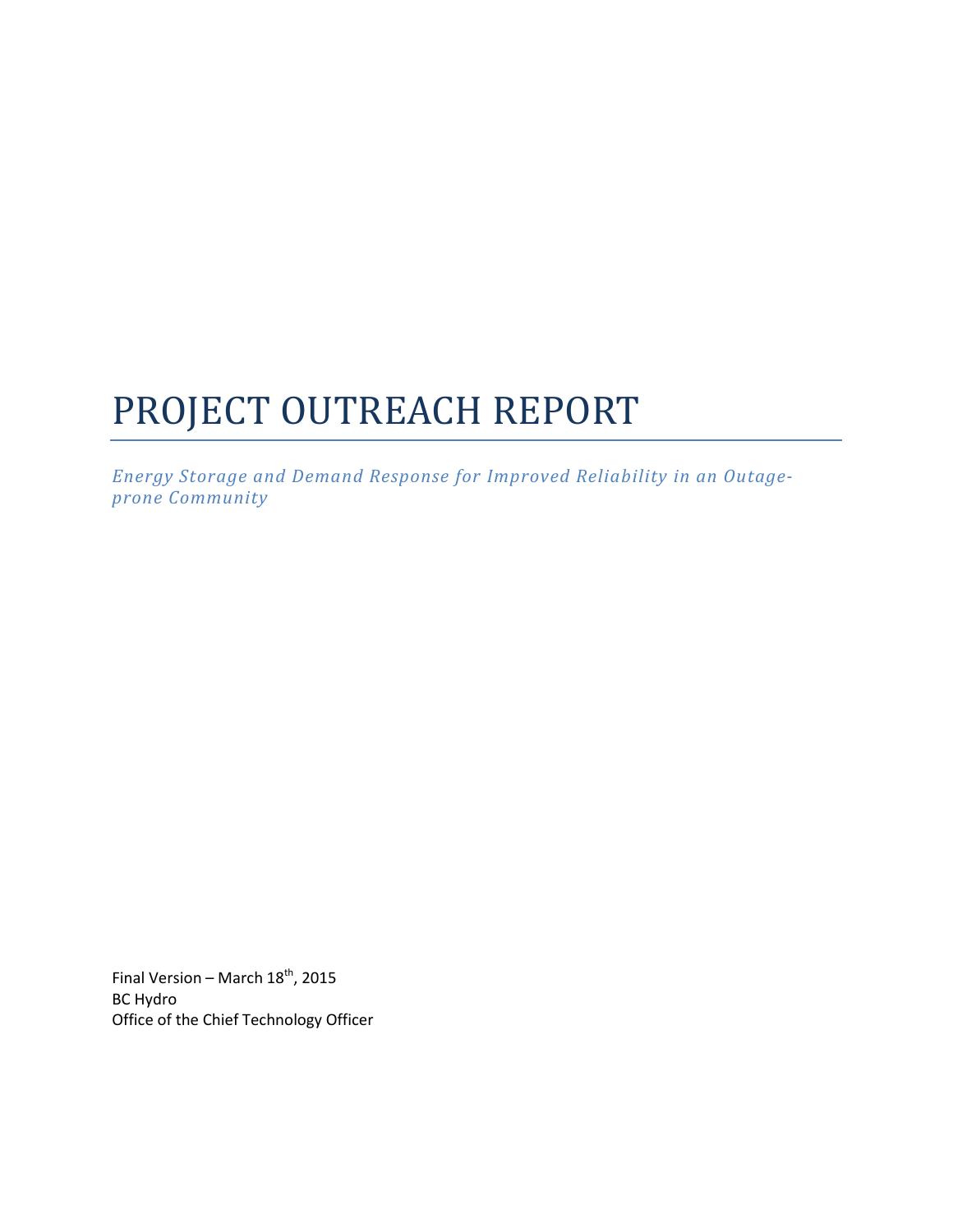# **TABLE OF CONTENTS**

| 5.2 Supervisory Control and Data Acquisition (SCADA) Commissioning  12 |
|------------------------------------------------------------------------|
|                                                                        |
|                                                                        |
|                                                                        |
|                                                                        |
|                                                                        |
|                                                                        |
|                                                                        |
|                                                                        |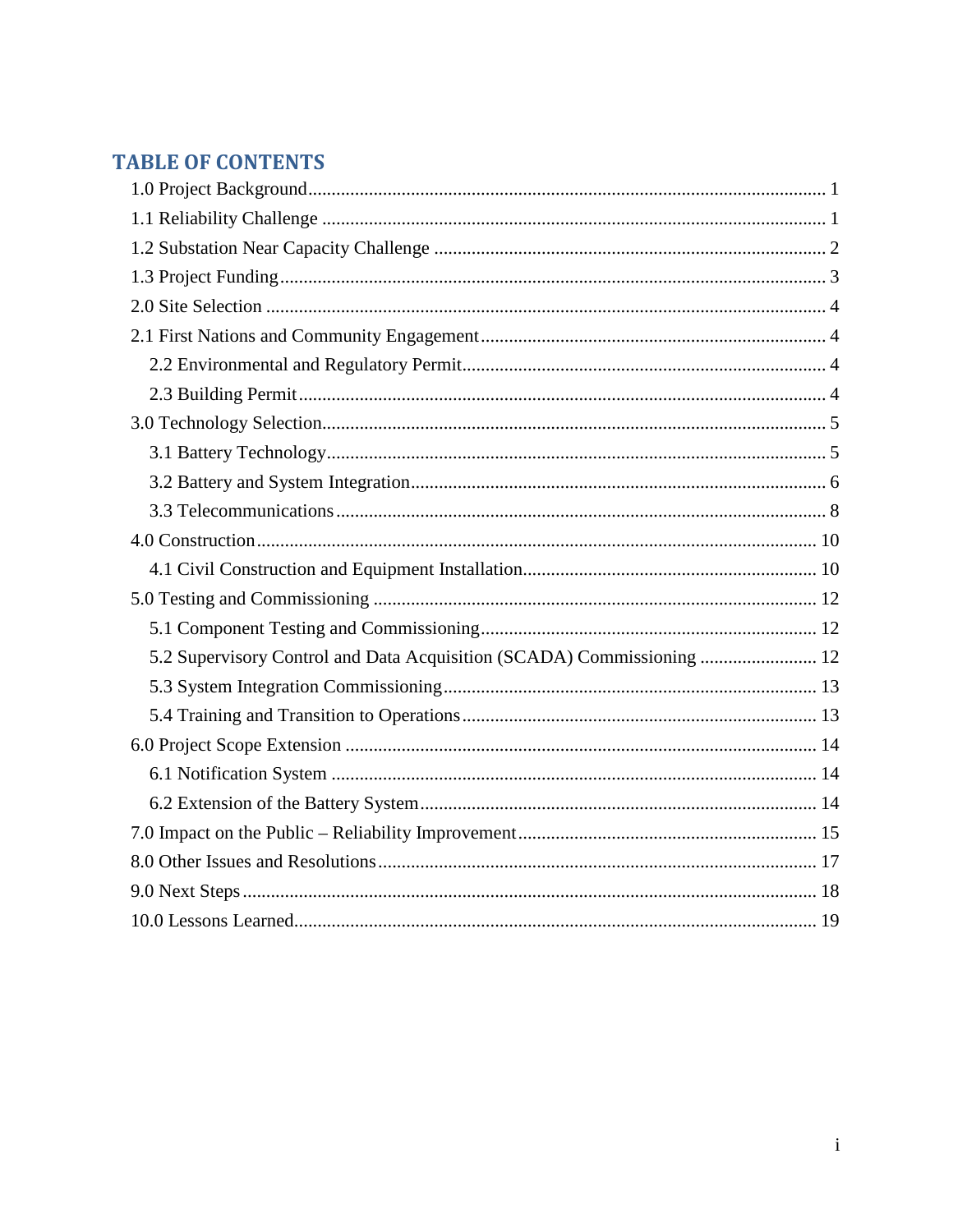# **Table of Figures**

| TABLE 3 BATTERY PROVIDED BACK UP POWER DURING POWER OUTAGES FROM JULY 2013 TO NOV 2014 (DATA FROM BC HYDRO PI |  |
|---------------------------------------------------------------------------------------------------------------|--|
|                                                                                                               |  |
|                                                                                                               |  |
|                                                                                                               |  |
|                                                                                                               |  |

| FIGURE 1 TERRAIN MAP OF LOCAL AREA SHOWING THE LOCATIONS OF THE PROPOSED BATTERY SITES IN GOLDEN AND FIELD2        |  |
|--------------------------------------------------------------------------------------------------------------------|--|
|                                                                                                                    |  |
| FIGURE 3 FIELD BATTERY SITE CONFIGURATION SHOWING THE INTELLIRUPTER AND MAIN CIRCUIT BREAKER WITHIN THE SMS AND    |  |
|                                                                                                                    |  |
| FIGURE 4 PICTORIAL REPRESENTATION OF GOLDEN AND FIELD DISTRIBUTION NETWORK SHOWING THE TELECOMMUNICATIONS DESIGN 8 |  |
|                                                                                                                    |  |
|                                                                                                                    |  |
|                                                                                                                    |  |
|                                                                                                                    |  |
|                                                                                                                    |  |
|                                                                                                                    |  |
|                                                                                                                    |  |
|                                                                                                                    |  |
|                                                                                                                    |  |
|                                                                                                                    |  |
|                                                                                                                    |  |
|                                                                                                                    |  |
|                                                                                                                    |  |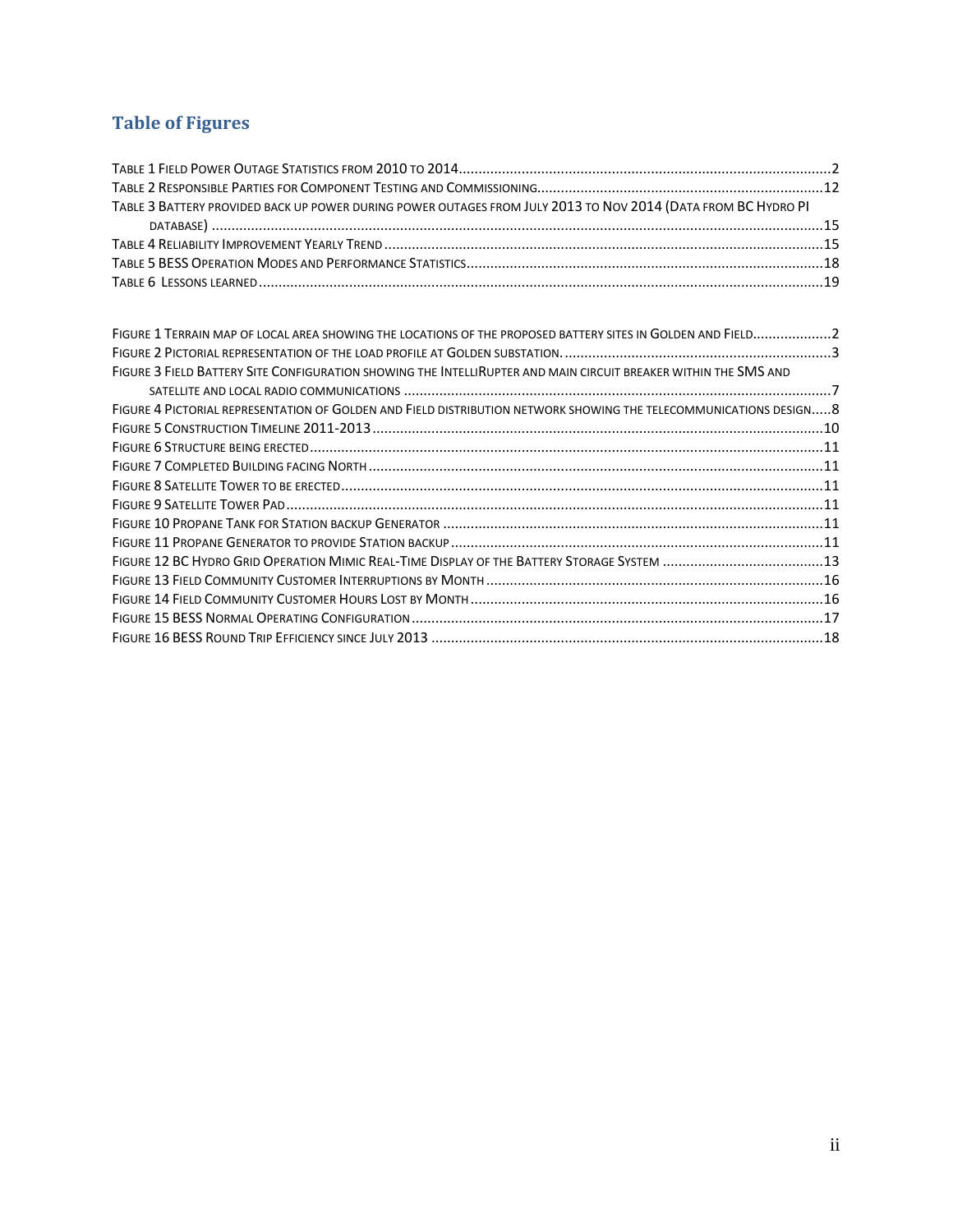## <span id="page-3-0"></span>**1.0 Project Background**

In January 2010, BC hydro initiated a project in partnership with Natural Resource Canada (NRCan) to install two 1 MW, 6 MWh battery energy storage systems (BESS) on its distribution system in Golden and Field, BC. The objectives of this project were to alleviate overloading of the Golden substation beyond capacity and to enhance customer supply reliability during sustained power outages in Field. The project scope was later reduced to installing 1 MW, 6MWh of battery storage near the community of Field when a review of the business case in January 2012 indicated that the risk of overcapacity at Golden substation was no longer present due to several other upgrades to the distribution system.

On July  $11<sup>th</sup>$  2013, the BESS became operational. The system has since been providing benefits by delivering a clean source of back-up electricity during power outages and reducing the overall demand of Golden substation during on-peak hours. As of January 2015, the BESS in Field has provided 76 hours of back-up power to the community of Field. This is equivalent to a reduction of 11,455 customer hours lost (CHL).

## <span id="page-3-1"></span>**1.1 Reliability Challenge**

The Golden substation (GDN), located at 12th Street and 11th Avenue South, Golden supplies power to the town of Golden and surrounding areas [\(Figure](#page-4-2) 1) serving approximately 4,000 customers. Four radial feeders from Golden substation distribute electricity to the town as well as surrounding areas, including the community of Field located 57 kilometres east of Golden, within the boundaries of Canada's Yoho National Park. The community of Field has 155 BC Hydro residential and commercial accounts.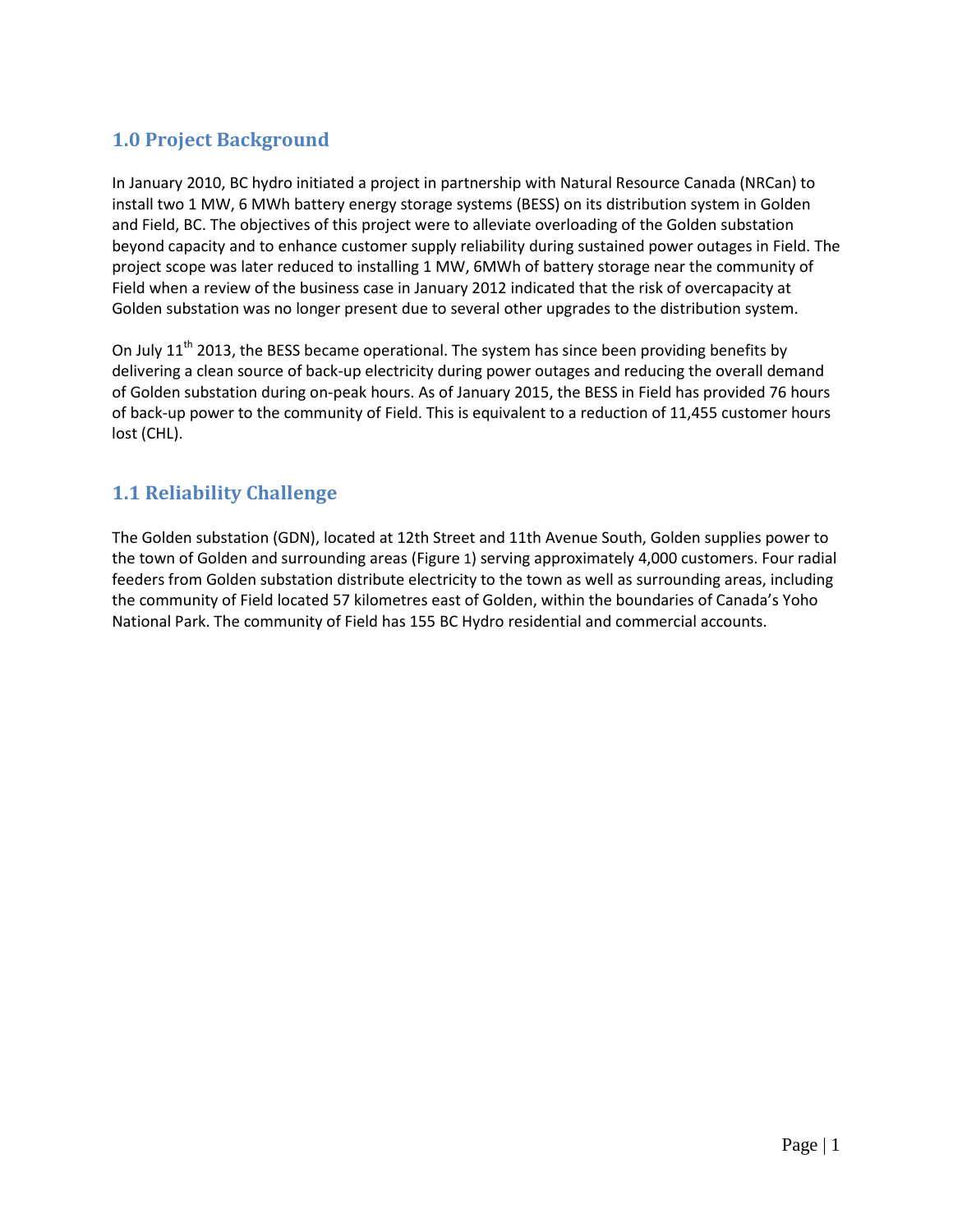## **MAP OF BATTERY LOCATIONS**



**Figure 1 Terrain map of local area showing the locations of the proposed battery sites in Golden and Field.**

<span id="page-4-2"></span>The electricity supply for Field is provided by a single 25 kV distribution feeder GDN25F52 about 55 km long. This feeder is prone to frequent power outages of significant duration. The distribution line passes through challenging terrain subject to severe environmental conditions with natural vegetation subject to falling trees. In addition the line travels along adjacent to the Canadian Pacific Rail line, requiring coordination with train schedules for all line repairs. As an example, in 2013, the community of Field experienced a 49.5 hour power outage on June 29<sup>th</sup> as repair crews had to overcome access and repair challenges to restore service.

| <b>Fiscal Year</b>        | <b>No. of Outage</b><br><b>Events</b> | <b>Customer</b><br><b>Interruption (CI)</b> | <b>Customer Hours</b><br><b>Lost (CHL)</b> |
|---------------------------|---------------------------------------|---------------------------------------------|--------------------------------------------|
| 2010                      | 28                                    | 2,944                                       | 16,670                                     |
| 2011                      | 17                                    | 1,984                                       | 6,909                                      |
| 2012                      | 16                                    | 2,153                                       | 7,931                                      |
| 2013                      | 17                                    | 1,907                                       | 8,294                                      |
| 2014 (April to July 2013) |                                       | 576                                         | 3,436                                      |

**Table 1 Field Power Outage Statistics from 2010 to 2014**

## <span id="page-4-1"></span><span id="page-4-0"></span>**1.2 Substation Near Capacity Challenge**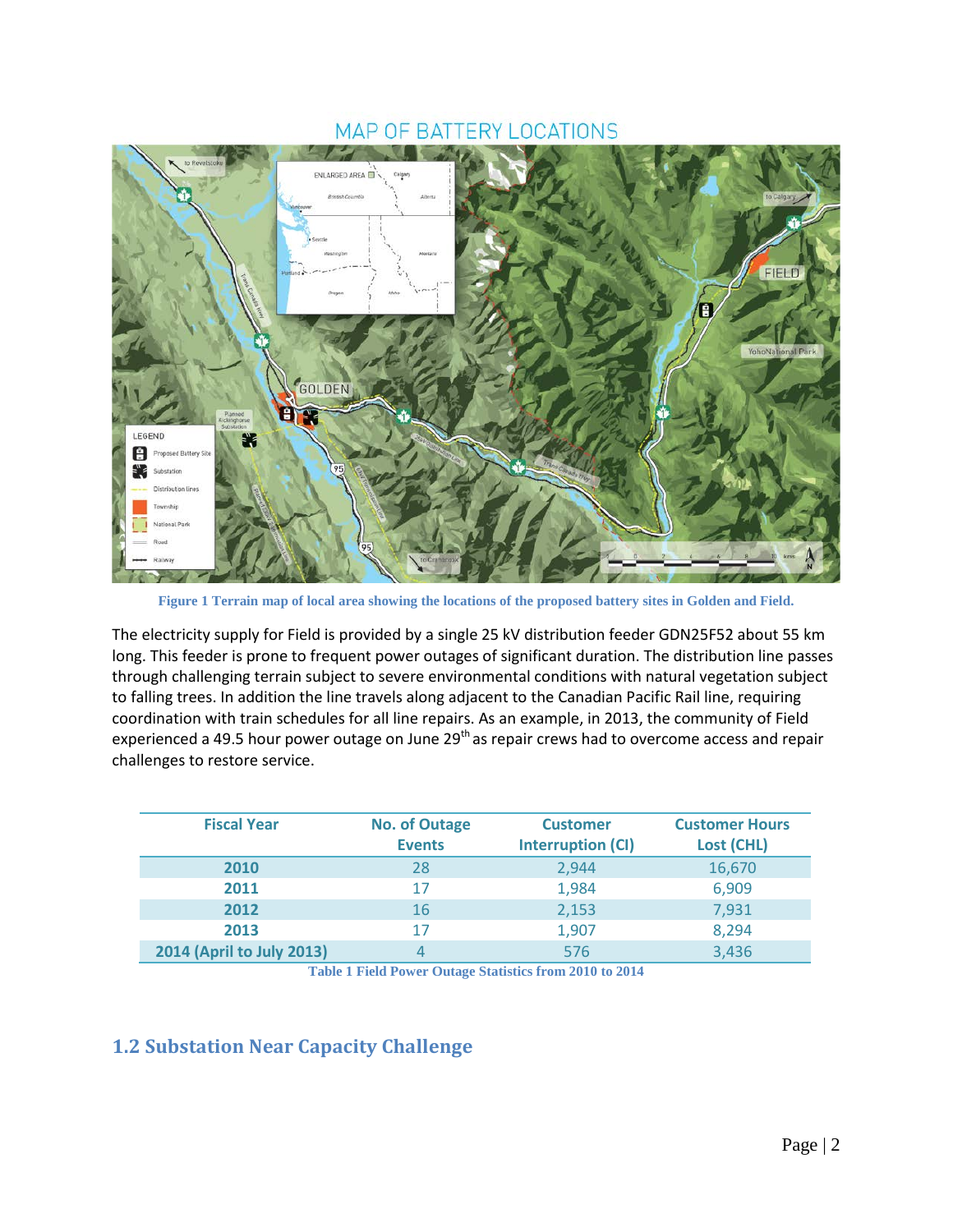In early 2010, the load forecast for the area predicted the GDN substation capacity to be exceeded by the winter peak of 2013-2014. The projected load profile for the substation for several winter days is shown in [Figure 2.](#page-5-1) The profile has two peak periods: one starting early morning (around 6 am) and lasting 5-6 hours, and the second rising around 4 pm and lasting 3-4 hours. It was expected that the load profile would exceed the capacity limit of the substation by 1-2 MW during these intervals.



# GOLDEN SUBSTATION LOAD PROFILE - WINTER

**Figure 2 Pictorial representation of the load profile at Golden substation.**

<span id="page-5-1"></span>In order to mitigate the reliability issues at Field and near-capacity constraints at Golden, BC Hydro evaluated alternatives such as battery storage and diesel generation. Although the cleaner battery option was preferred, the cost of diesel generation was significantly cheaper. The business case for the battery was successfully made when BC Hydro was awarded a matching fund from the Canadian government's Clean Energy Fund (CEF).

## <span id="page-5-0"></span>**1.3 Project Funding**

In September 2009, BC Hydro submitted an application for an award from the CEF of Canada. By January 2010, BC Hydro was awarded a maximum funding of \$5.98M from NRCan in support of the project to be matched with BC Hydro funds. In May 2010, a contribution agreement was signed between BC Hydro and NRCan on behalf of the Canadian Federal government.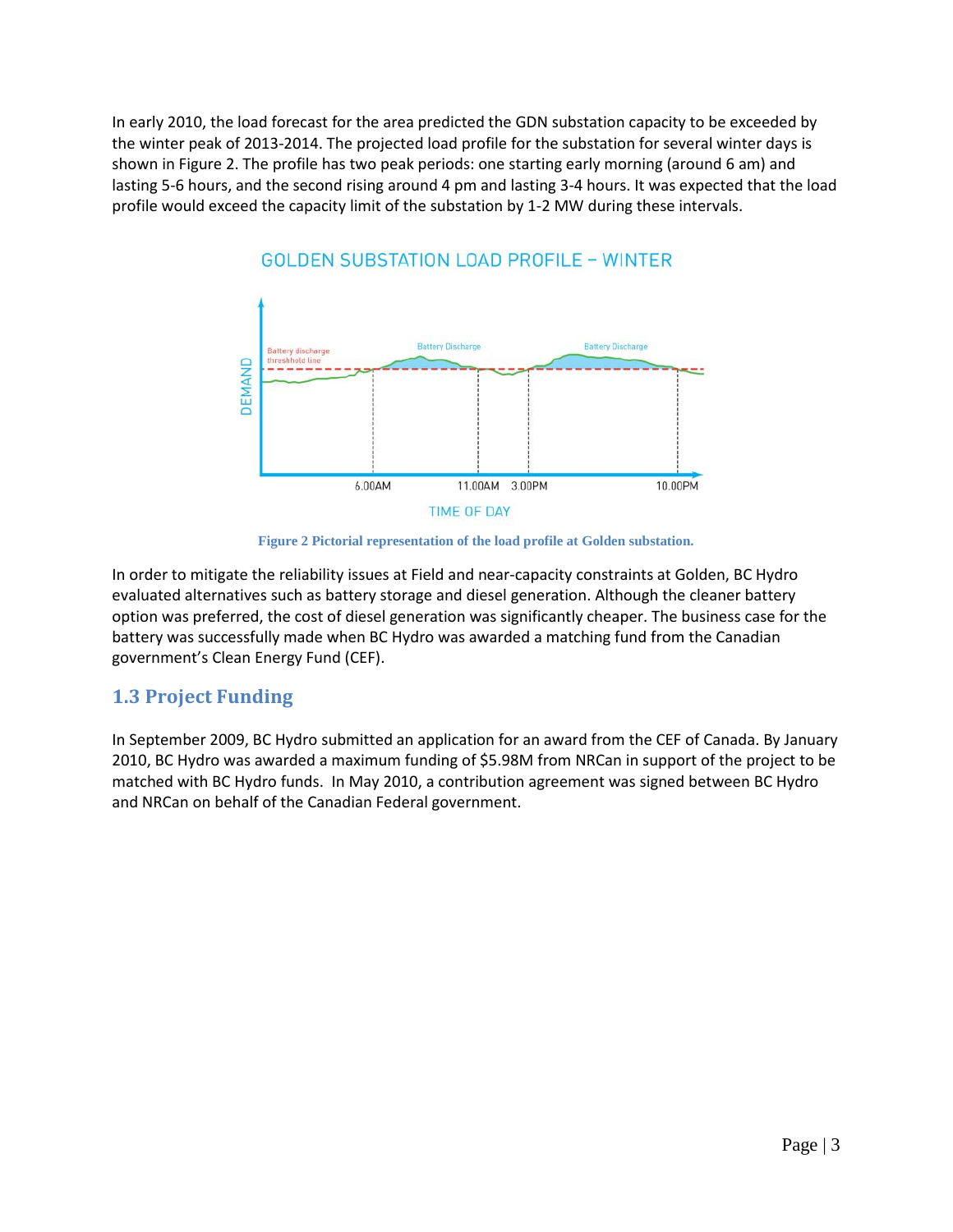## <span id="page-6-0"></span>**2.0 Site Selection**

In 2010, two sites were selected to house the battery storage systems. The Golden site is a BC Hydroowned property previously used as a diesel generating station while the Field site is located within Yoho National Park within a Model Class Screening Report area known as Boulder Compound.

#### <span id="page-6-1"></span>**2.1 First Nations and Community Engagement**

Letters were sent to two First Nation bands (Shuswap Indian Band, Ktunaxa Nation Council) in October 2010 with information regarding the project and the selected site locations.

During 2009-2012, BC Hydro had engaged several stakeholders to answer questions and address concerns; engaged parties included NRCan, Parks Canada, BC Ministry of Energy, Mines and Petroleum Resources, customers and the communities of Field and Golden, suppliers and local government representatives.

## <span id="page-6-2"></span>**2.2 Environmental and Regulatory Permit**

Prior to NRCan releasing funds, an environmental assessment of the project was completed in accordance with the requirements of Canadian Environmental Assessment Act. BC Hydro had engaged the services of Stantec Inc. to perform an Environmental and Social Impact Assessment to identify potential effects of the project to the natural resources. A full assessment was carried out for the soils, landforms, vegetation, and wildlife Value Components and it was determined that residual effects would either be negligible or be low in magnitude, site-specific to local in geographic extent, and reversible.

Stantec continued to develop an Environmental Management Plan (EMP) to reduce the extent and duration of potential effects. Contingency measures were established to address potential unplanned events that may have associated environmental or social effects. As part of the EMP, an environmental monitor on site during the construction period was responsible for ensuring that the EMP was reviewed and understood by all construction personnel involved with the project and for reporting all non– conformances to the Environmental Task Manager.

The assessment report and the EMP were reviewed and accepted by Parks Canada.

#### <span id="page-6-3"></span>**2.3 Building Permit**

In order to meet the design criteria of extreme cold conditions (-50 $^{\circ}$ C), the batteries needed to be housed within a building to operate at both Field and Golden sites. As the Field site is located within Yoho National Park, a Parks Canada building permit was obtained from Parks Canada Development Office to construct the battery storage structure within Parks Canada Land while a municipal building permit was obtained for the Golden site.

In addition, a construction agreement prior to construction and a Licence of Occupation after commissioning of the BESS were signed between BC Hydro and Parks Canada.

There were no other additional requirements for federal permits, licenses and authorizations or provincial or municipal permits.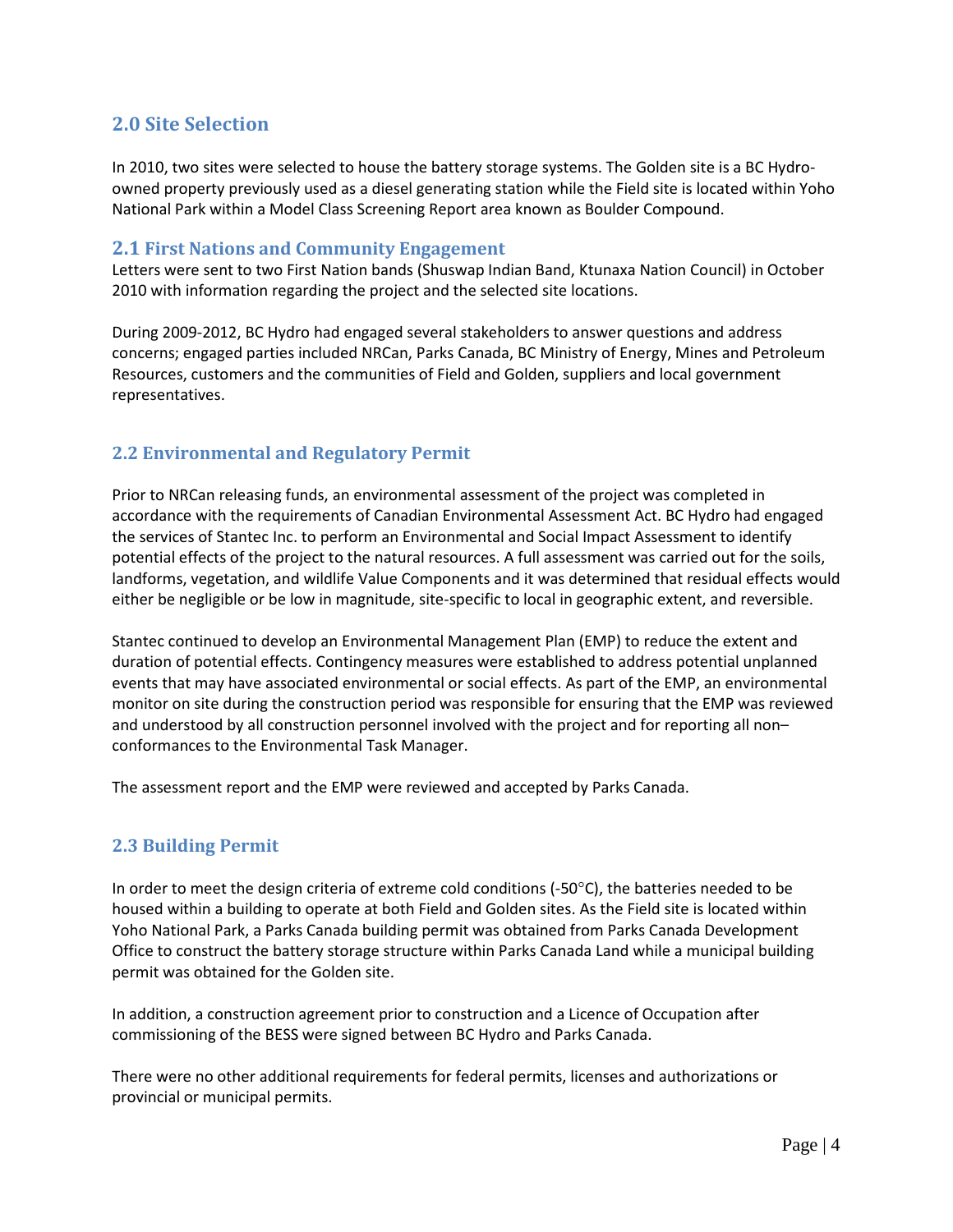## <span id="page-7-0"></span>**3.0 Technology Selection**

In 2010, BC Hydro had formulated a conceptual design that included the battery units, power conversion system (PCS), transformer and intelligent switching devices capable of performing the functions required.

#### <span id="page-7-1"></span>**3.1 Battery Technology**

BC Hydro enlisted the help of Quanta Technologies to develop the Request for Proposal (RFP) for both the battery and systems integrator. Quanta suggested that both the batteries and the PCS be included in the RFP since the two are often designed to work together. However it was decided to make the PCS an optional item in the proposal so as not to restrict the responses. In addition, rather than generate a specification for a battery technology, the RFP was designed to specify functional requirements thus leaving the technology used to meet the requirements open while recognising that the objective of the project was to test the functionality of the battery energy storage system as a whole and not to test the chemistry or make-up of the battery technology. Furthermore, BC Hydro's CEF application had used the one battery energy storage solution commercially available at the time (NGK Insulators' Sodium-Sulphur (NaS) battery) as the model in terms of expected cost and performance. For these reasons, BC Hydro chose to continue to use NGK's NaS battery as the baseline for the RFP requirements. Thus, all proponents were required to meet at least the same level of functionality as the NaS battery.

The technical performance requirements specified in the RFP were for:

- peak shaving and;
- islanding.

In addition, the battery energy storage systems were evaluated on their ability to meet conditions associated with:

- interconnection with the control systems;
- environmental conditions and;
- safety.

The selection criteria for the battery storage units reflected BC Hydro's requirements for installing an asset onto the distribution system for the purposes of supplying safe, reliable power to customers.

At a high-level the evaluation considered the following elements:

- technical proposal;
- cost;
- quality and safety record;
- references, including references of subcontractors;
- environmental;
- Aboriginal content.

In 2010, NGK was selected as the battery vendor based on:

• Adequate performance – the performance indicated matched the expectations as developed for the business case developed for the project. Lithium-ion and Zinc Air solutions both indicated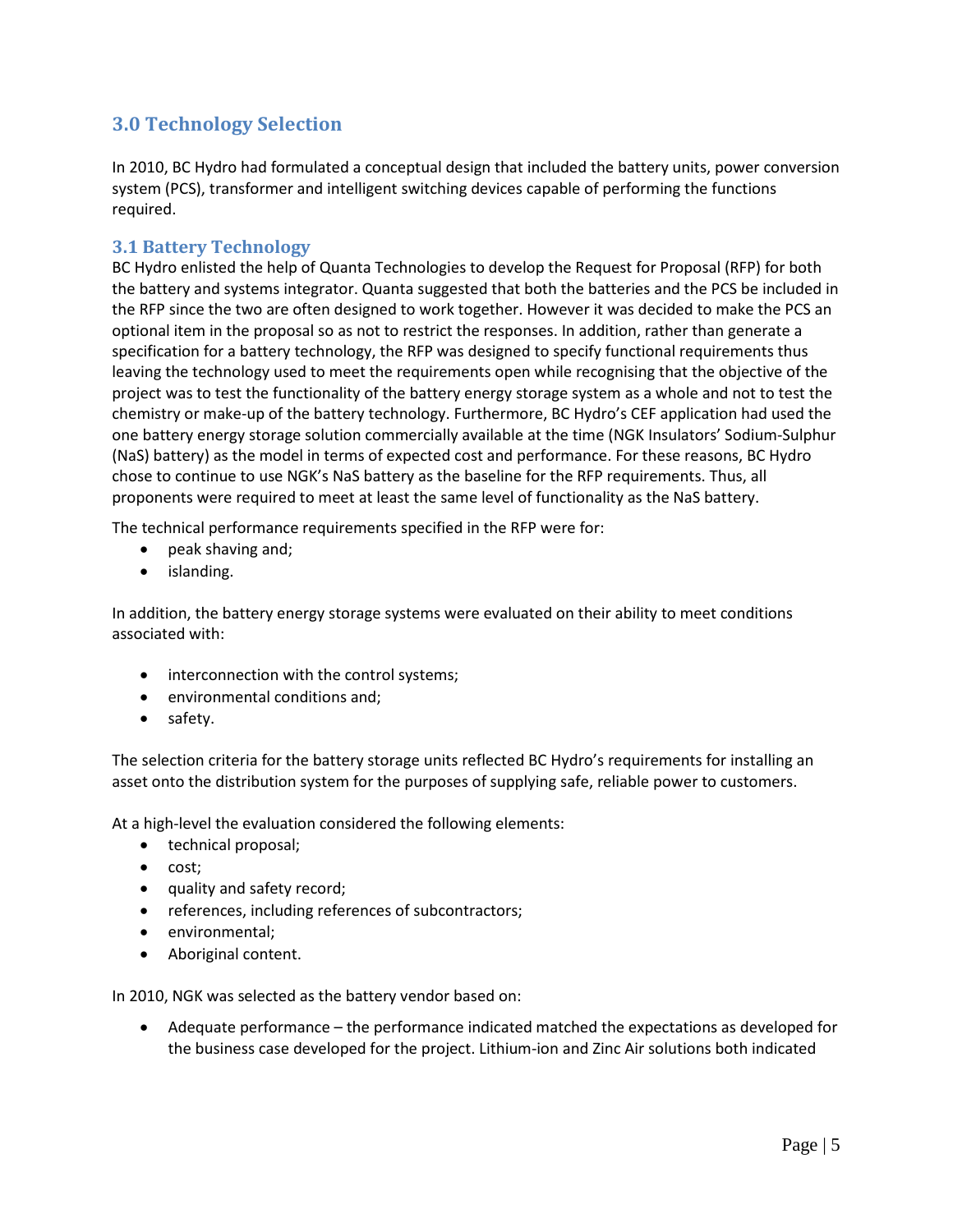stronger performance as did Vanadium Redox Battery (VRB) in all areas other than efficiency ratings and footprint<sup>[1](#page-8-1)</sup>. The lead acid solution indicated a lower performance than baseline.

- Expected cost the cost indicated matched the expectations set within the business case. Cost indicated for Lithium-ion and VRB were above baseline. Costs for Lead Acid and Zinc Air were below baseline with the cost for Zinc Air significantly lower than any other solution. This cost reflected the risk in this least commercial of solutions.
- References NGK was the only vendor able to support the performance claims with actual installed and operating units. Prudent and Exide had installations with similar functionality but not of the same scale. Other proponents offered references for much smaller installations or none at all.
- Safety, Environmental, Aboriginal in all of these aspects the proponents did not distinguish themselves.

## <span id="page-8-0"></span>**3.2 Battery and System Integration**

BC Hydro had posted a separate request for proposal for the battery and system integrator. S&C Electric was chosen because of its previous experience with sodium sulfur BESS installations. The system integrator was responsible for:

- the design, delivery and construction of the building, PCS and associated equipment;
- the integration, installation and testing of the BESS.

## *3.2.1 Power Conversion System*

The specific S&C scope of supply for the PCS is S&C's Smart Grid Storage Management System (SMS) for the project. The SMS is made up of the following:

- One ±1.25 MVA SMS inverter and chopper complete with its own controls and ready to supply or absorb up to 1 MW of real power from the ESS batteries and capable to supply or absorb up to ±1.25 MVAR of reactive power into the step up transformer interconnecting to the 25 kV distribution system.
- One DC switchgear bay each of which has 1 DC circuit breaker for protecting the cabling and one half of the 1 MW battery.
- One set of master controls for controlling the inverter and 2 choppers via their local controllers. The master controls command the inverter and chopper to charge, or discharge the MW from the battery, as well as to independently control the voltage, reactive power or power factor at the utility supply point.

All of the S&C SMS subsystems are housed in the building in order to protect the batteries and the SMS from the extreme temperatures that are expected on site. The SMS includes controls built into the SMS enclosure for the inverter and choppers for the 1 MW NaS battery.

<span id="page-8-1"></span> $1$  Compared to the flow battery, the footprint of the NAS battery is quite small. The final installed footprint is 25.1  $m^2$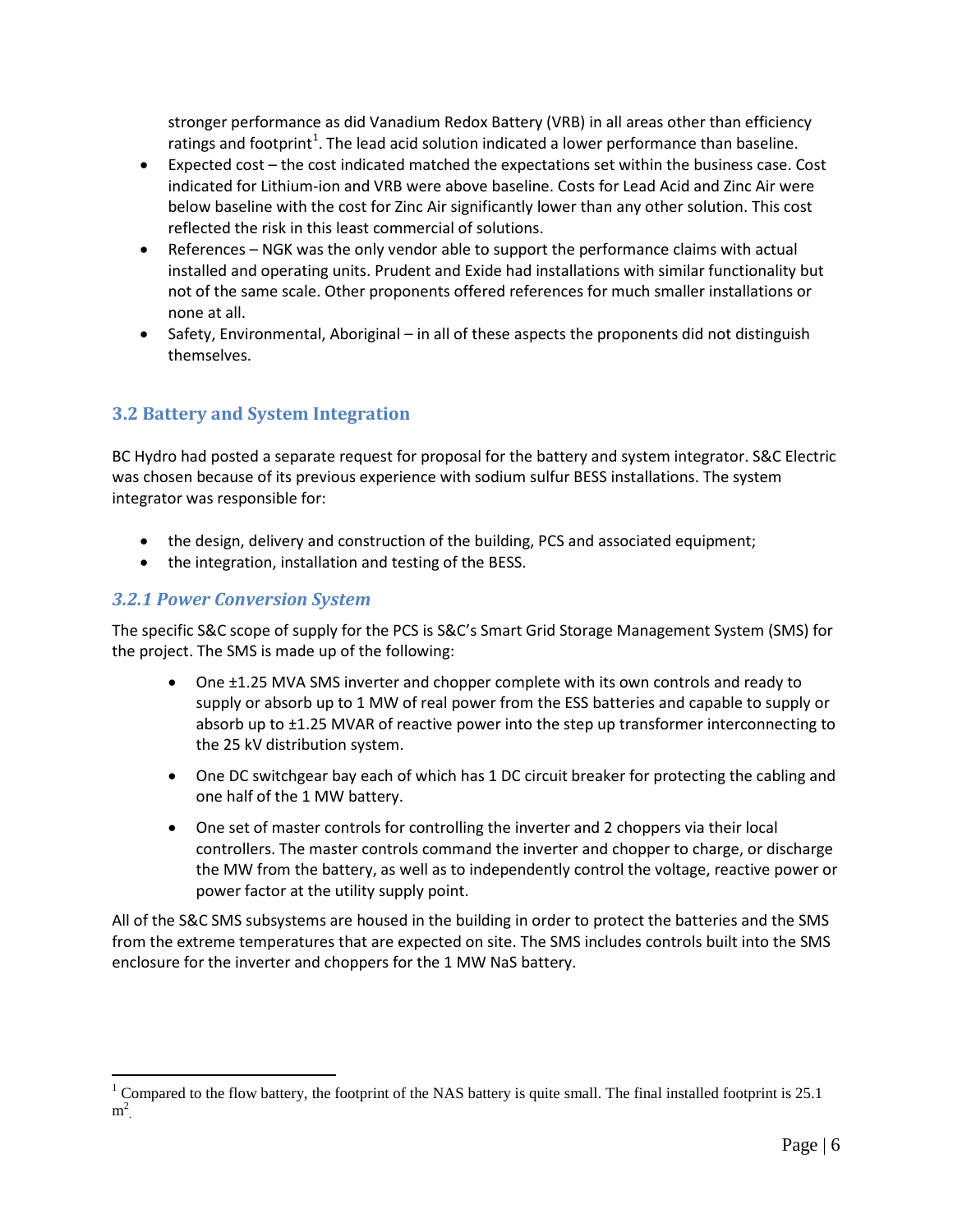#### *3.2.2 Vista System VI Switchgear*

The SMS consist of a single ±1.25 MVA inverter with its own 480V AC circuit breaker and 2 chopper circuits. Each chopper circuit typically connects to one half of the battery module stack, and each half of the battery is protected by its own DC breaker within the SMS for protection of the cabling and that half of the 1 MW ESS. Upstream of the 480V circuit breaker is a single 1.5 MVA 480V to 25 kV transformer. The 1.5 MVA transformer is then connected to the one 25 kV Vista interrupter that was added by S&C to provide protection and isolation of the system.

## *3.2.3 IntelliTeam & IntelliRupter*

An IntelliRupter PulseCloser is a unitized package of a fault-interrupter and control components which provides fault isolation and circuit restoration functions on an overhead distribution system. It provides the intelligence and point of isolation required for the islanding operation during power outages in Field. The islanding function is enabled by IntelliTeam software running on the IntelliRupter and SMS to isolate the load and reroute the power supply. In the event of a fault between the Golden substation and the IntelliRupter, the upstream feeder protection opens to clear the fault and the SMS anti-islanding protection trips the battery unit off-line. When the IntelliRupter detects a lack of upstream voltage, it will wait for either a detection of 3 upstream recloses or 30 seconds whichever comes first, to confirm the fault is permanent and then opens to isolate the portion of the feeder to be islanded. It then sends a signal to the SMS, and the SMS changes operating mode to supply power to the community of Field.



<span id="page-9-0"></span>**Figure 3 Field Battery Site Configuration showing the IntelliRupter and main circuit breaker within the SMS and satellite and local radio communications**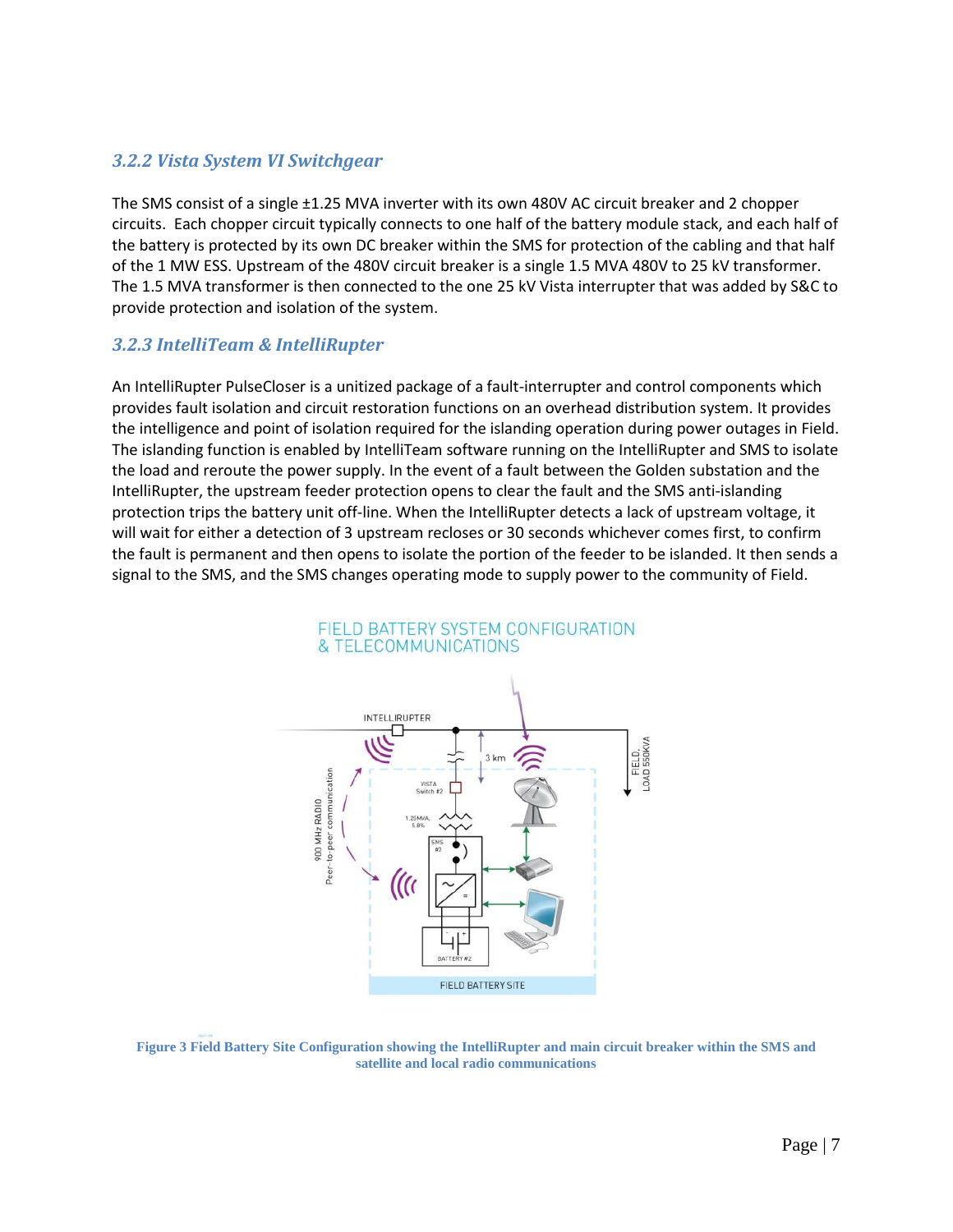#### <span id="page-10-0"></span>**3.3 Telecommunications**



<span id="page-10-1"></span>**Figure 4 Pictorial representation of Golden and Field distribution network showing the telecommunications design**

For automated function and monitoring of the battery system, telecommunication is required between the battery site and BC Hydro Grid Operations, and between the battery site and the islanding disconnect point. Remote communication from the BESS to Golden substation and then to BC Hydro Grid Operations is provided by BC Hydro.

Due to the remoteness and the terrain of the Field battery site, satellite communication was not a reliable option and there was no cellular infrastructure in 2011. After a long design process, the longhaul communication from the Field battery site to the Golden substation and back to BC Hydro Grid Operations was provided by C-band satellite, and the short-haul communications, between the islanding disconnect point and the battery site, was provided by a 900-MHz Speed Net radio. The design of the radio portion required a fiber section from the site through dense forest to the open road and then multiple radio hops on two new poles to find a reliable signal path. Since the time of the original design, cellular communication has been established in Field and this option is now used by S&C and NGK to monitor their systems remotely.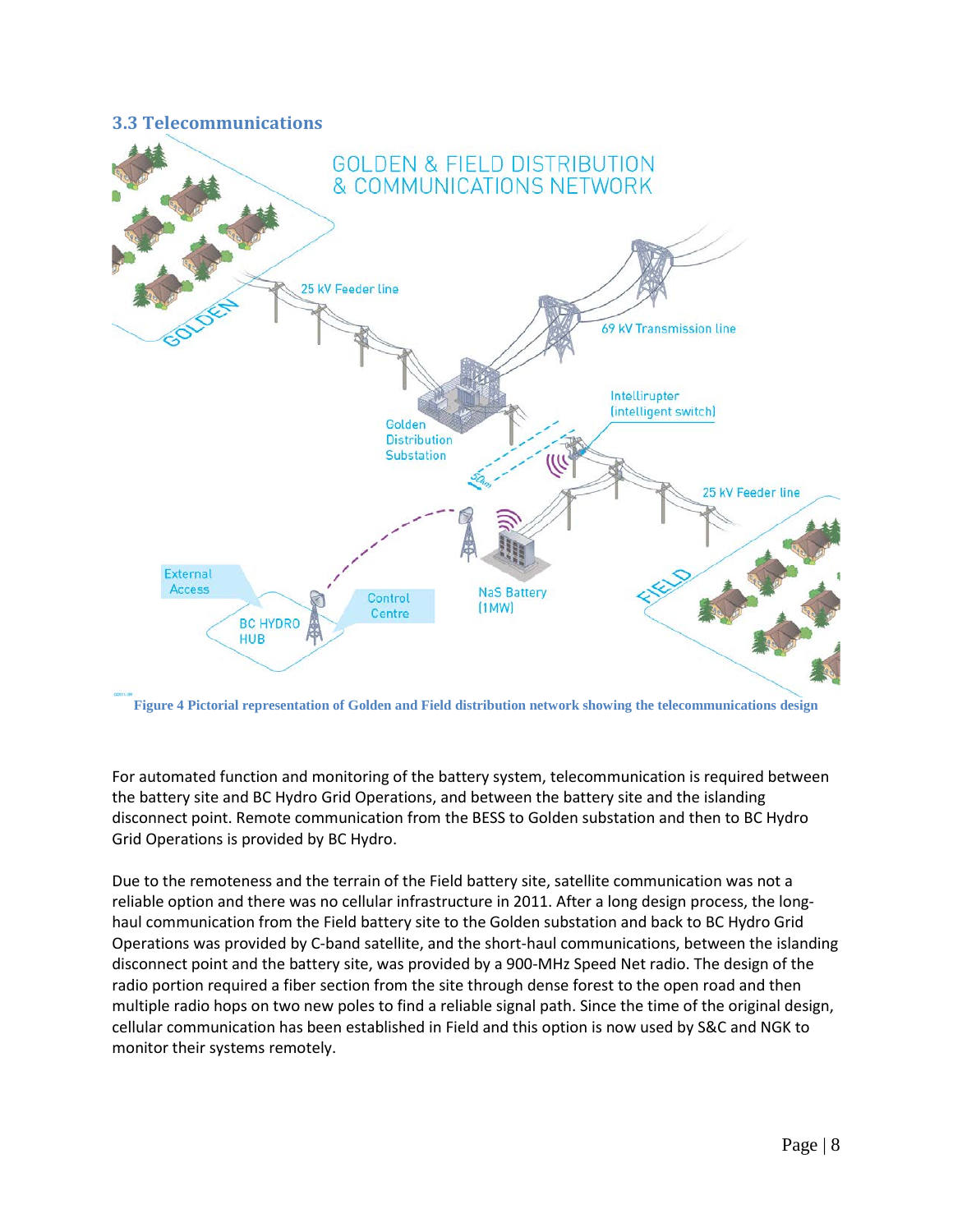The telecommunication configuration between various components of the system is shown in [Figure](#page-9-0) 4 above.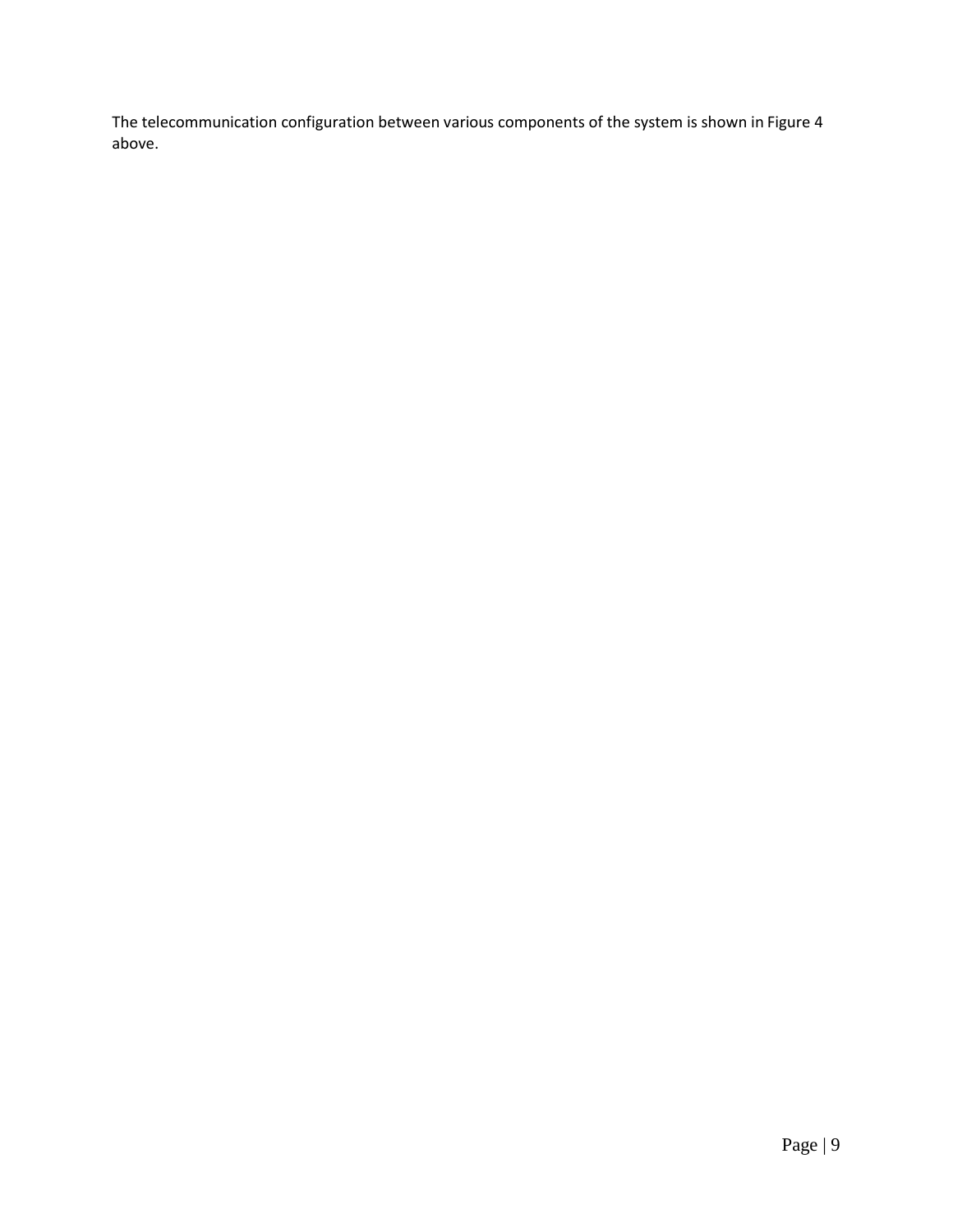## <span id="page-12-0"></span>**4.0 Construction**

BC Hydro's inexperience with BESS, a lack of defined BC Hydro Distribution standards for required components and the limitation of BC Hydro resources in the region meant extensive delays to the project. The section below further discusses the causes for delay. A lot of learning and innovation were required at every project stage prior to construction. Eighteen months after receiving the award for funding, construction began at both the Golden and Field sites. Figure 5 below outlines the construction timeline between 2011 and 2013.



## <span id="page-12-2"></span><span id="page-12-1"></span>**4.1 Civil Construction and Equipment Installation**

Civil construction activities commenced in the summer of 2011. Civil construction included clearing & grubbing, grading, tree removal & road improvements, building and indoor foundations, conduit duct package, equipment foundations. These activities were completed by September 2011.

In October 2011, NGK advised BC Hydro of a fire at one of their battery sites in Japan. As a result, BC Hydro suspended construction activities at the Golden and Field sites while the manufacturer completed an investigation to identify the cause of the fire and a review of safety measures. NGK completed its investigation in early 2012.

As a result of the delay, the benefits at the Golden site assumed in the business case in 2011 could no longer be realized as other upgrades in the distribution system were made. A comprehensive business case review was conducted and BC Hydro decided to only proceed with the Field site installation.

Work on the battery storage project restarted in July 2012. Batteries were installed in October 2012. The building was erected with auxiliary systems installed (building air handling system, electrical distribution, propane generator set, Vista switchgear, Auto Transfer Switch and controls) in November 2012.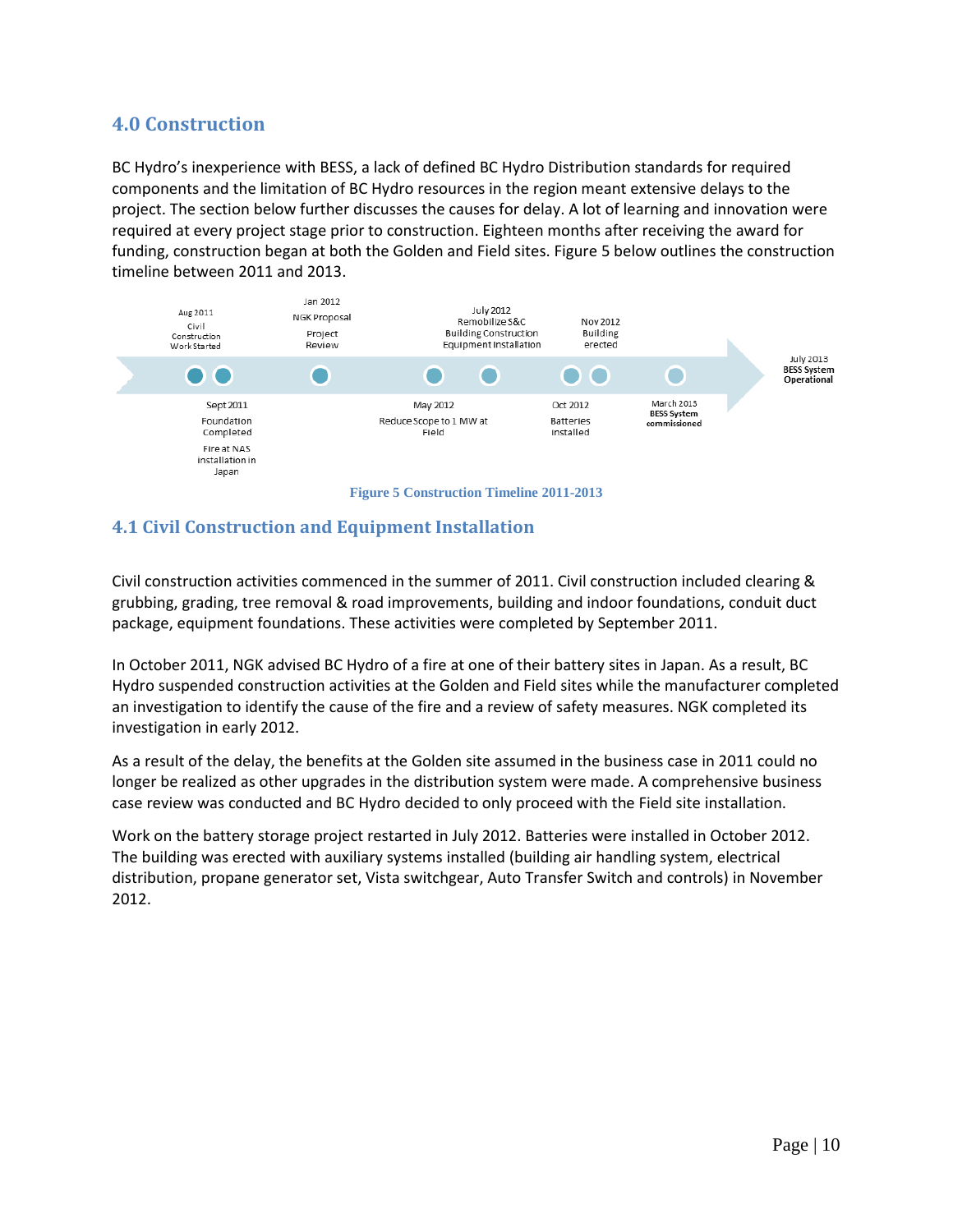



**Figure 6 Structure being erected Figure 7 Completed Building facing North**

<span id="page-13-1"></span><span id="page-13-0"></span>

**Figure 8 Satellite Tower to be erected Figure 9 Satellite Tower Pad**

<span id="page-13-3"></span><span id="page-13-2"></span>

<span id="page-13-5"></span><span id="page-13-4"></span>**Figure 10 Propane Tank for Station backup Generator Figure 11 Propane Generator to provide Station backup**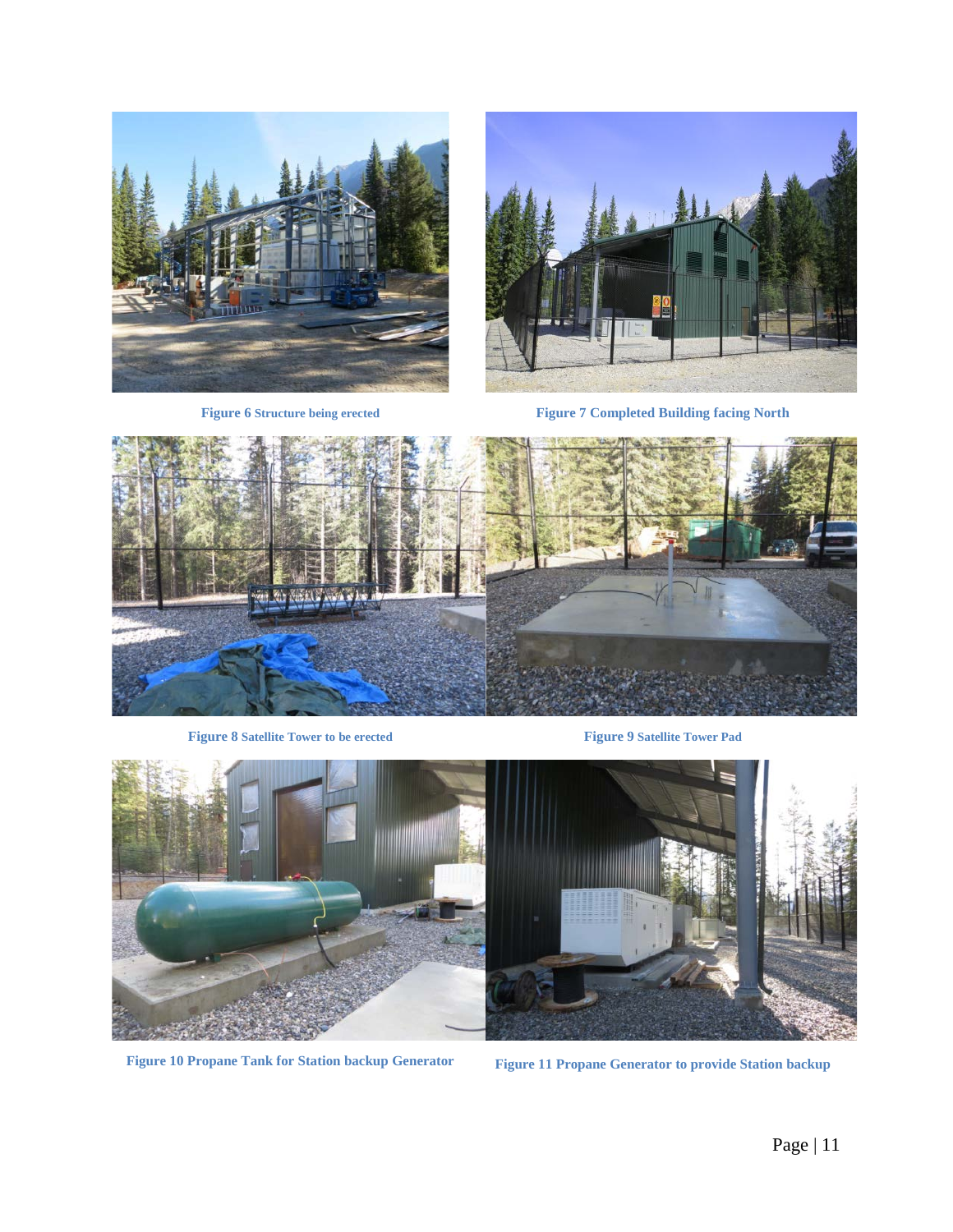## <span id="page-14-0"></span>**5.0 Testing and Commissioning**

## <span id="page-14-1"></span>**5.1 Component Testing and Commissioning**

Component testing started in early November 2012. All tests were performed as per NETA ATS-2009 testing specifications. Table 2 below shows the list of responsible parties and the components tested.

| <b>Responsible Party</b> | <b>Components Tested</b>                                            |
|--------------------------|---------------------------------------------------------------------|
| <b>NGK</b>               | <b>Energy Storage &amp; System Integration Testing</b>              |
| <b>Magna Electric</b>    | Power Transformer, MV and HV Cables, SEL Relay,                     |
|                          | Vista Switchgear Assemblies, Grounding System,                      |
|                          | Low Power Wire and Cable                                            |
| <b>S&amp;C Electric</b>  | SMS and System Integration, Relay Rack,                             |
|                          | <b>IntelliRupter</b>                                                |
| <b>Finning</b>           | <b>Propane Generator</b>                                            |
| <b>SimplexGrinnell</b>   | SO <sub>2</sub> Alarm System                                        |
| <b>Siemens</b>           | <b>Fire Alarm and Security Systems</b>                              |
| <b>BC Hydro</b>          | <b>SCADA Interface Relay and Communication Rack</b>                 |
|                          | Table 2 Responsible Parties for Component Testing and Commissioning |

**Table Parties for Component Testing and Comm** 

## <span id="page-14-3"></span><span id="page-14-2"></span>**5.2 Supervisory Control and Data Acquisition (SCADA) Commissioning**

The purpose of the SCADA setup is to provide real-time status and alarm monitoring, to regulate battery output, to control distribution automation system, and to remotely control the major equipment.

The main substation SCADA interface between the battery project and BC Hydro is a Real-Time Automation Controller communication processor. Intelligent Electronic Devices and network devices involved in the substation side of the SCADA network:

- Protective relay & meter;
- Ethernet switch;
- Generator;
- Automatic Transfer switch;
- S&C Electric Company distribution automation devices (IntelliNode, IntelliRupter);
- S&C Electric Company Smartgrid SMS;
- Building alarms (Sulphur Dioxide, Fire Alarm, Security system).

The data points made available to BC Hydro were commissioned point by point based on a pre-approved lists of points. The SCADA commissioning was completed in March 2013.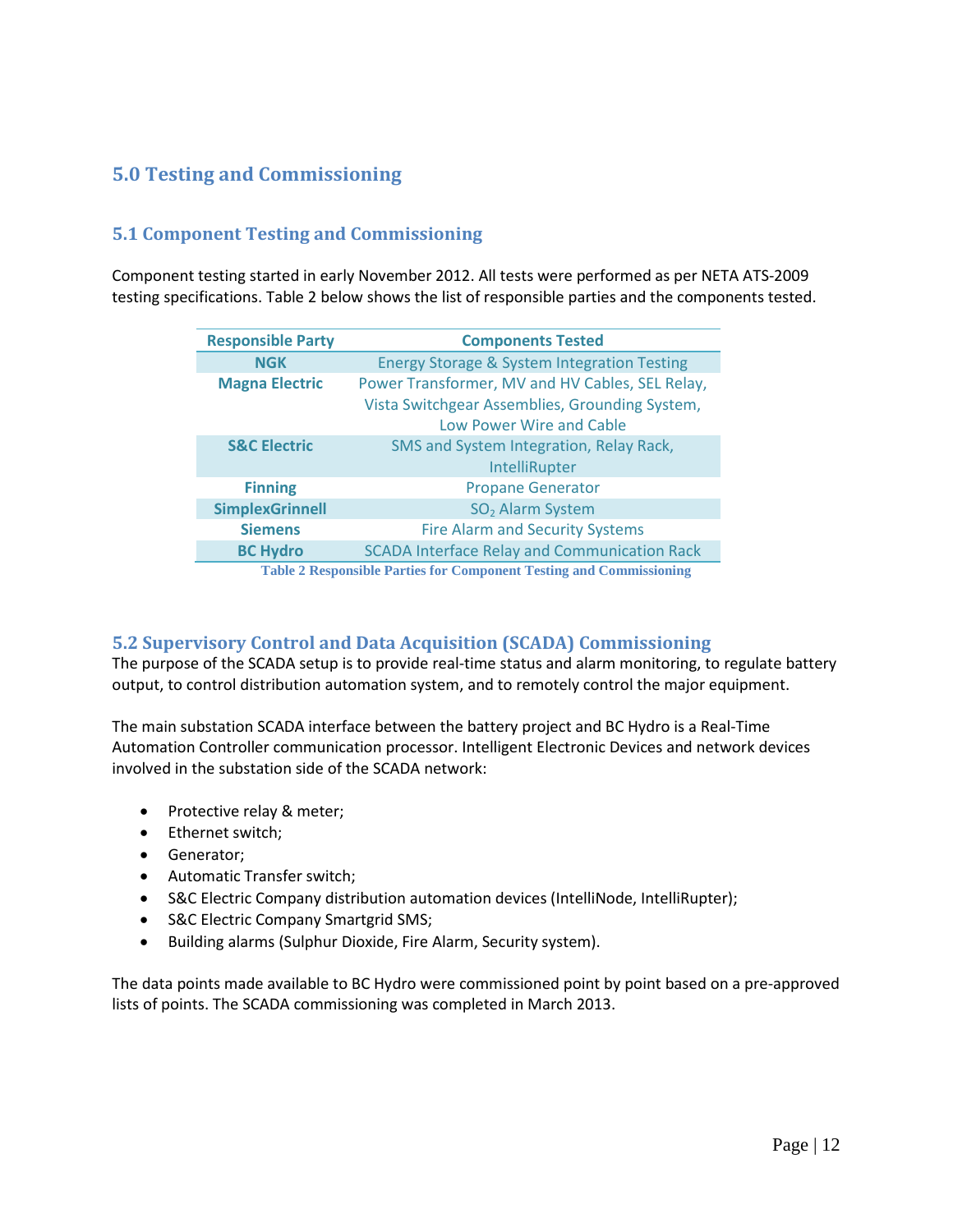

**Figure 12 BC Hydro Grid Operation Mimic Real-Time Display of the Battery Storage System**

## <span id="page-15-2"></span><span id="page-15-0"></span>**5.3 System Integration Commissioning**

The commissioning of the BESS consisted of testing the system's response to two major events: a loss of normal utility power on the 25 kV system upstream of the IntelliRupter and a fault on the 25 kV system downstream of the IntelliRupter. BC Hydro and S&C signed off declarations that the Generator's substation is compatible for interconnection with the BC Hydro system for the purpose of operating as a load, generator commissioning  $(1<sup>st</sup>$  synchronization) and operation in February 2013.

## <span id="page-15-1"></span>**5.4 Training and Transition to Operations**

A two-day onsite training workshop was scheduled in March 2013 to provide an overview of the BESS components, operation during islanding mode, fire safety plans and hands-on training. It was attended by representations from Field Operations, Grid Operations, Occupational Safety, Communications, Protection & Control team, other BC Hydro departments and Field Fire Department.

A Distribution Operating Order was created to describe the procedures that are used for operating equipment located at the BESS and its interconnection with feeder GDN25F52. An Alarm order was also created to provide description and recommended actions for the BESS alarms. The BESS is operated in a similar way as a substation.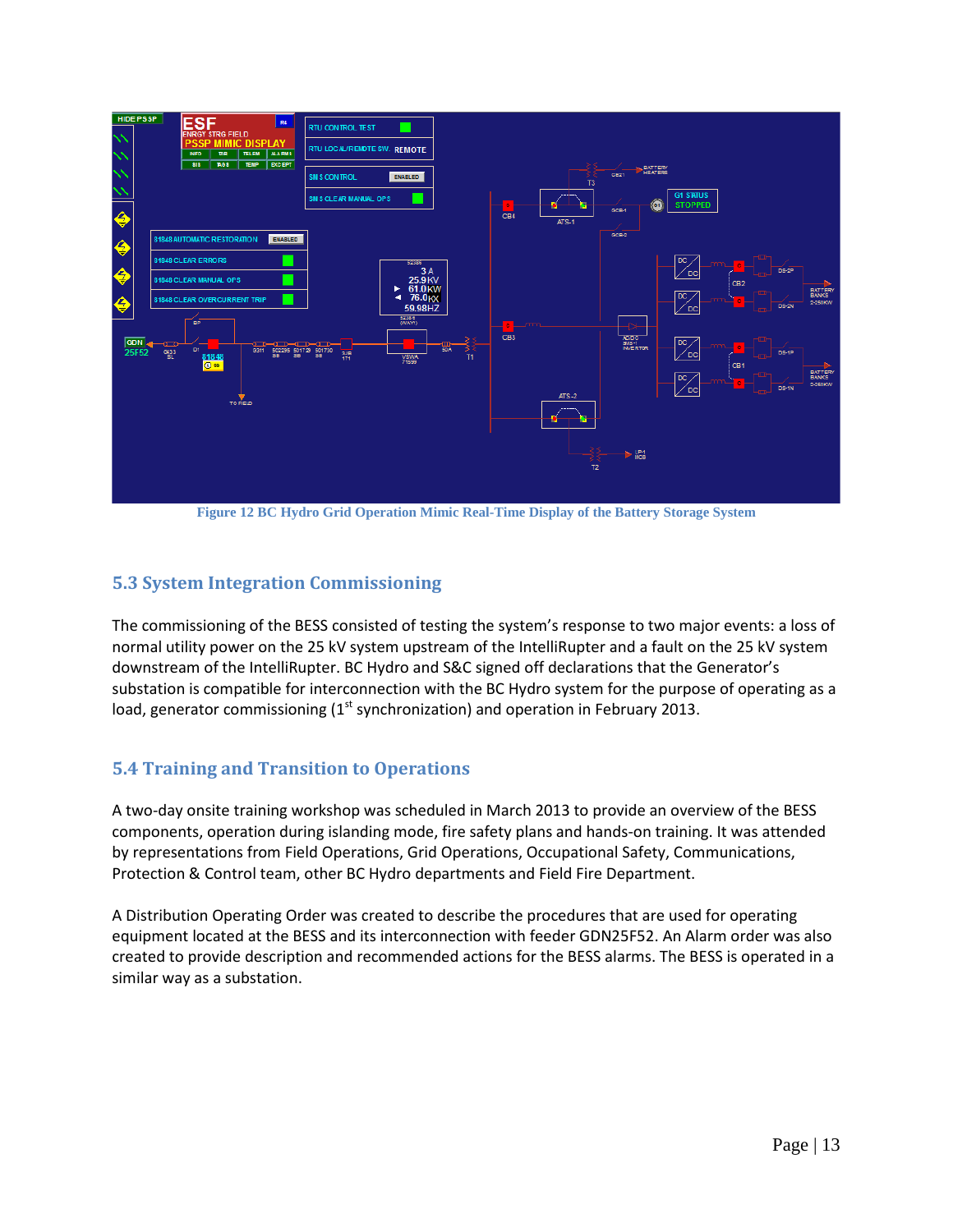## <span id="page-16-0"></span>**6.0 Project Scope Extension**

The second stage of the project implemented between July 2013 and March 2015 included a notification system for customers on battery system status and an extension of the battery system to support some customers upstream of the current islanding connection point.

## <span id="page-16-1"></span>**6.1 Notification System**

Currently, approximately 20% of the residents are receiving Twitter updates via SMS/email notifications when the battery is in an islanded condition. This notification encourages them to respond with conservation measures to reduce the community load during a power outage; hence maximizing the duration over which the battery can support the community.

## <span id="page-16-2"></span>**6.2 Extension of the Battery System**

BC Hydro reviewed the possibility of extending the coverage of the battery system further upstream from the current islanding disconnection point. However, studies have shown that while technically possible, the potential for secondary faults impacting the function of the battery system while islanded makes the extension impractical.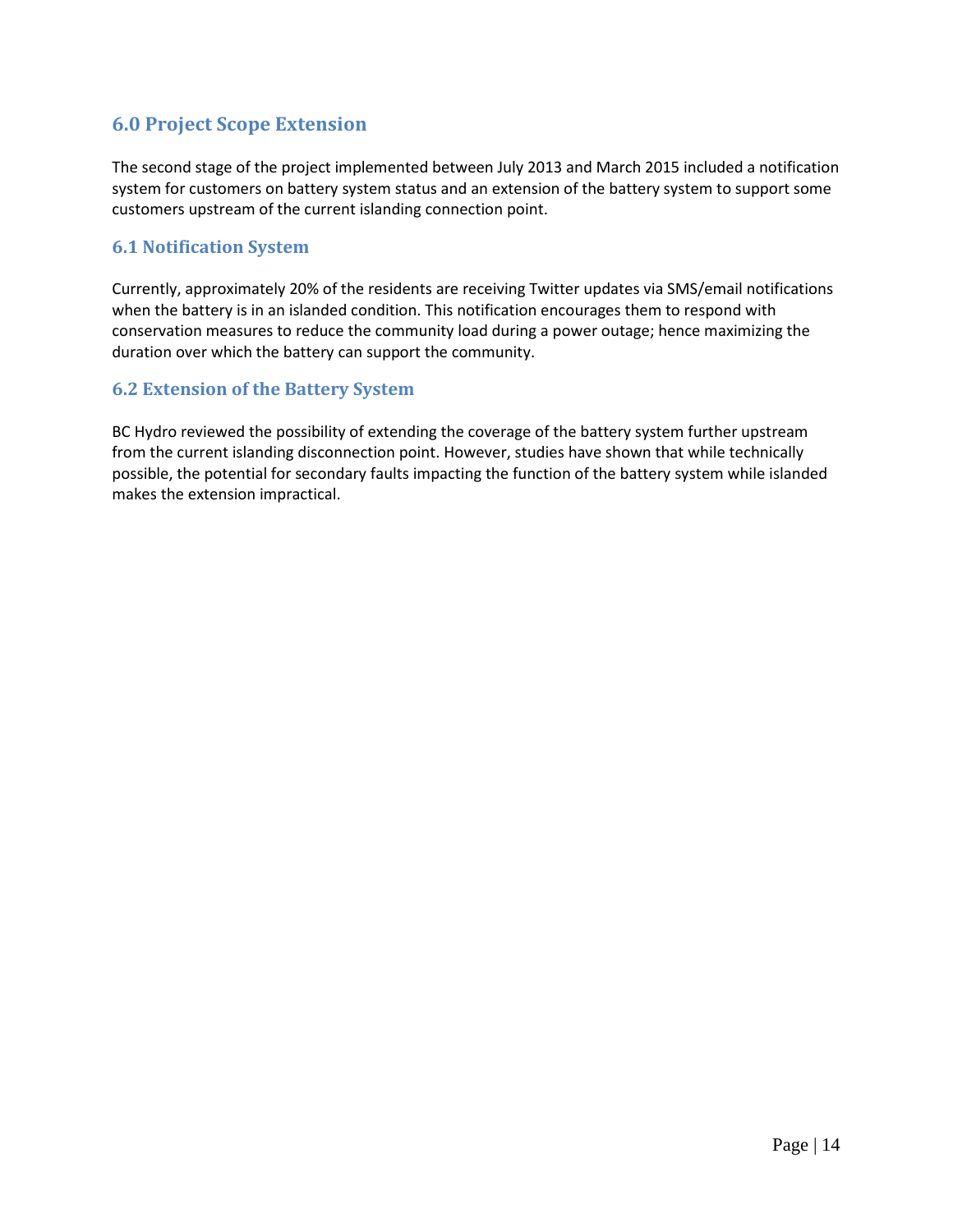## <span id="page-17-0"></span>**7.0 Impact on the Public – Reliability Improvement**

To date, the BESS has provided 76 hours of clean back-up power to the town of Field as shown in [Table](#page-17-1)  [3.](#page-17-1) This is equivalent to 11,455 avoided CHL. [Table 4](#page-17-2) shows the number of outage events and the resulting customer interruptions and customer hours lost due to the outage causes related to the BESS. In addition, noise levels and greenhouse gas emission levels during BESS islanded mode are significantly less than levels during diesel power generation. The charts in [Figure 13](#page-18-0) and [Figure 14](#page-18-1) show the comparison to previous year averages and outage event months for the town of Field. The performance indices CI and CHL have noticeably improved reliability in FY2014, compared to the 4 year average (in red)<sup>[2](#page-17-3)</sup>. For FY2015, there had been a few issues with IntelliTeam software that did not allow the BESS to supply the town during power outages in several occasions. Please refer to the Section 8.0 for more details.

| <b>Date of Outage Event</b> |              | <b>Outage Duration</b><br>(hrs) |
|-----------------------------|--------------|---------------------------------|
| <b>July 15, 2013</b>        |              | 7.5                             |
| Sept 21, 2013               |              | 9                               |
| Sept 27, 2013               |              | 6                               |
| Oct 5, 2013                 |              | 2.5                             |
| Oct 11, 2013                |              | 1.5                             |
| Nov 7, 2013                 |              | 4                               |
| Nov 19, 2013                |              | 6.5                             |
| <b>March 8, 2014</b>        |              | 23.5                            |
| <b>June 3, 2014</b>         |              | 3.5                             |
| <b>July 17, 2014</b>        |              | 7                               |
| Aug 9, 2014                 |              | $\overline{2}$                  |
| Nov 30, 2014                |              | 3                               |
|                             | <b>Total</b> | 76                              |

<span id="page-17-1"></span>**Table 3 Battery provided back up power during power outages from July 2013 to Nov 2014 (Data from BC Hydro PI database)**

| <b>Fiscal Year</b>                | 2010   | 2011  | 2012  | 2013  | 2014  | 2015<br>(up to<br>Nov 30 <sup>th</sup><br>2014) | F10-F13<br><b>Average</b> |
|-----------------------------------|--------|-------|-------|-------|-------|-------------------------------------------------|---------------------------|
| <b>Outage</b>                     | 28     | 16    | 19    | 17    | 6     | 5                                               | 19.5                      |
| <b>Customer Interruption (CI)</b> | 2,944  | 1.984 | 2.153 | 1.907 | 868   | 726                                             | 2,247                     |
| <b>Customer Hours Lost (CHL)</b>  | 16.670 | 6.909 | 7,931 | 8.294 | 4.713 | 5,832                                           | 9,951                     |

**Table 4 Reliability Improvement Yearly Trend**

<span id="page-17-3"></span><span id="page-17-2"></span> $^2$  From 2009 to 2012, BC Hydro has spent approximately \$630,000 with an additional \$115,000 from Parks Canada, towards the removal of dead trees along the power line corridor in Yoho National Park.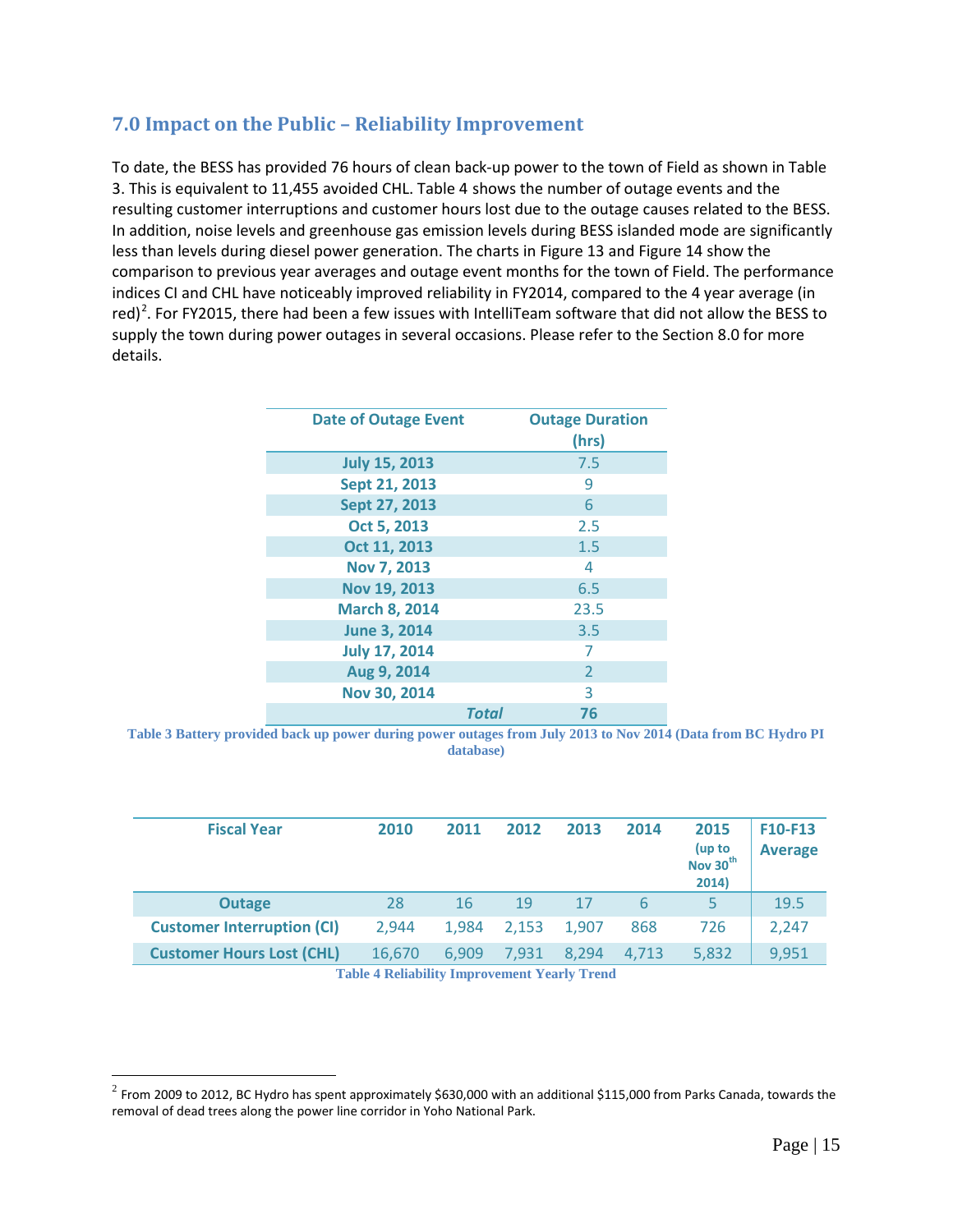

# **Customer Interruption (CI)**

**Figure 13 Field Community Customer Interruptions by Month**

<span id="page-18-0"></span>

## **Customer Hours Lost (CHL)**

<span id="page-18-1"></span>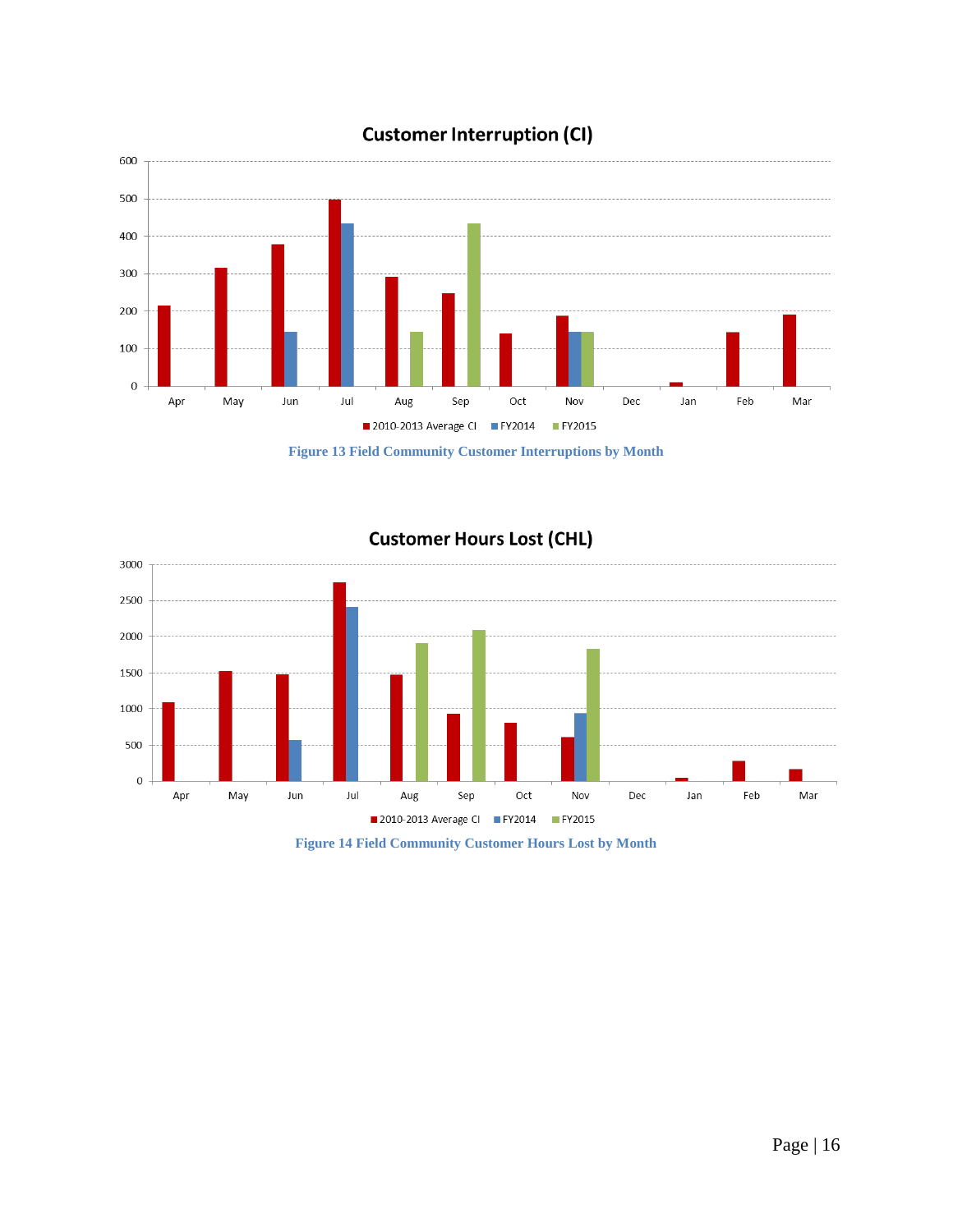## <span id="page-19-0"></span>**8.0 Other Issues and Resolutions**

On November 11<sup>th</sup> 2013, the IntelliRupter and the Vista switch tripped at the same time caused by a fallen tree. Due to some coordination issues, the BESS failed to activate and the outage lasted about 7 hours before power was restored to the town of Field.

On three separate occasions (August  $9^{th}$ , September  $8^{th}$  and November  $9^{th}$  2014), a fault between the BESS and the town of Field prevented the BESS from providing back-up power, causing a power outage in Field. The outages lasted for 15 hours (August  $9<sup>th</sup>$ ), 4 hours (September  $8<sup>th</sup>$ ) and a couple of minutes (November  $9<sup>th</sup>$ ) respectively.

On November 28<sup>th</sup> 2014, there was another outage in Field and the BESS failed to come on. It was reported that "SMS Clear Manual Operation" was not reset after the November 9<sup>th</sup> outage event. This had disabled the SMS from initiating automatic islanding operation. BC Hydro has since initiated an investigation to streamline the operation of the BESS.

| <b>RTU CONTROL TEST</b><br><b>ENRGY STRG FIELD</b><br><b>MIMIC DISPLAY</b><br>SSP<br>RTU LOCAL/REMOTE SW. REMOTE<br><b>TAB</b><br><b>TELEM</b><br>ALA RM 3<br><b>INFO</b><br><b>BO3</b><br><b>EXCEPT</b><br>313<br><b>TEMP</b><br><b>SM S CON TROL</b><br><b>ENABLED</b> |                               |
|--------------------------------------------------------------------------------------------------------------------------------------------------------------------------------------------------------------------------------------------------------------------------|-------------------------------|
|                                                                                                                                                                                                                                                                          |                               |
|                                                                                                                                                                                                                                                                          |                               |
|                                                                                                                                                                                                                                                                          |                               |
|                                                                                                                                                                                                                                                                          |                               |
| <b>SM S CLEAR MANUAL OPS</b>                                                                                                                                                                                                                                             |                               |
|                                                                                                                                                                                                                                                                          |                               |
| ♦                                                                                                                                                                                                                                                                        |                               |
| <b>81848 AUTOMATIC RESTORATION</b><br><b>ENABLED</b>                                                                                                                                                                                                                     |                               |
| ♦                                                                                                                                                                                                                                                                        |                               |
| 81848 CLEAR ERRORS                                                                                                                                                                                                                                                       | 52386<br><b>3A</b>            |
| ♦<br>81848 CLEAR MANUAL OPS                                                                                                                                                                                                                                              | 25.9 KV                       |
| ►<br>◀                                                                                                                                                                                                                                                                   | 61.0 KW<br>76.0 <sub>KX</sub> |
| 81848 CLEAR OVER CURRENT TRIP<br>€                                                                                                                                                                                                                                       | 59.98HZ                       |
| 52386<br>BP<br>(WAY1)                                                                                                                                                                                                                                                    |                               |

<span id="page-19-1"></span>**Figure 15 BESS Normal Operating Configuration**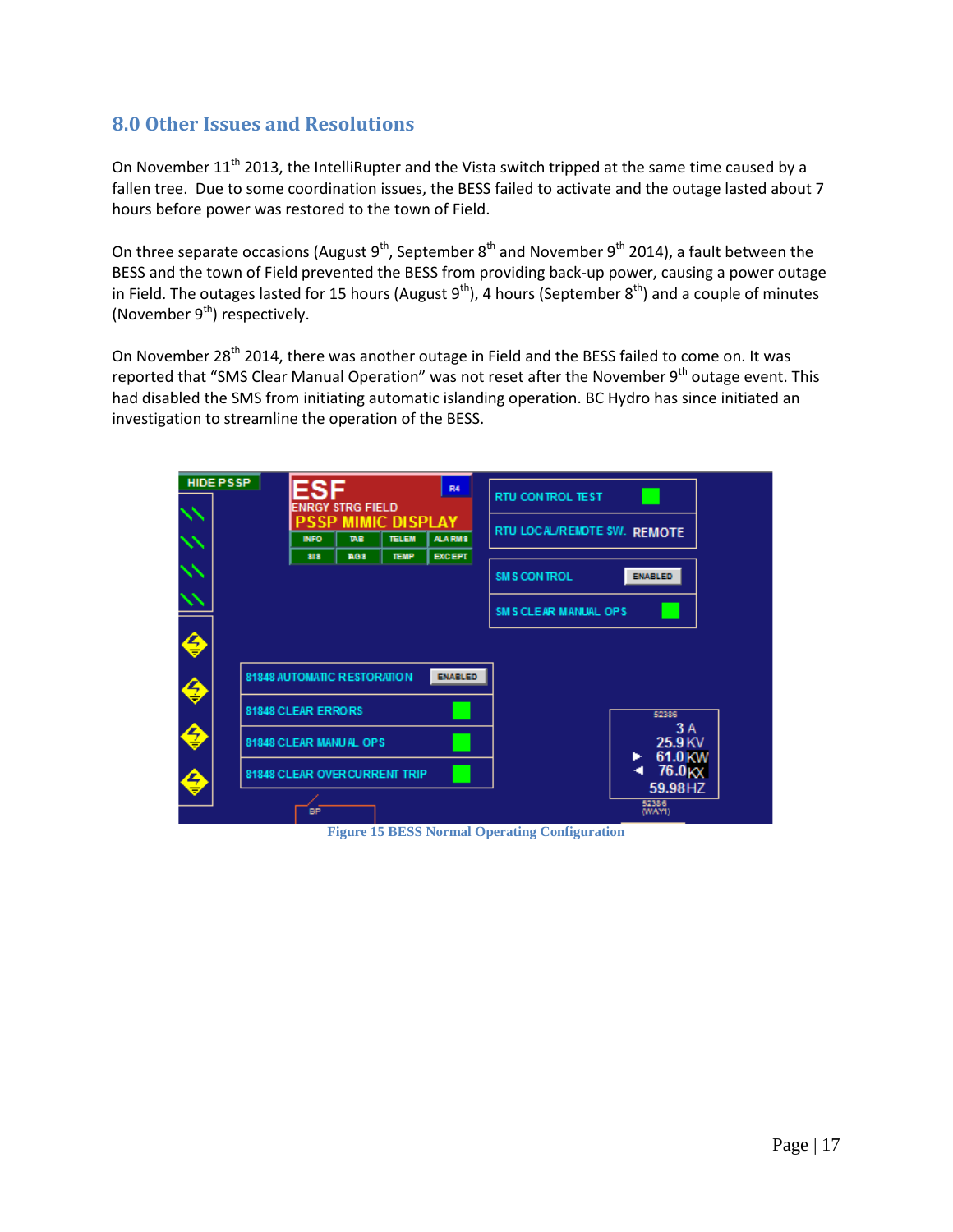#### <span id="page-20-0"></span>**9.0 Next Steps**

BC Hydro will continue to monitor the performance of the battery system availability and efficiency over the life of the battery. Since the BESS became operational, the battery system was available 95.6% of the time to supply power to the town of Field and had supplied close to 0.5 GWh during outage and onpeak hours. The round-trip efficiency is expected to degrade over time due to the nature of battery technology. BC Hydro will monitor this performance indicator closely to better understand the battery system.

As the prices of battery systems reduce, replications of the BESS may be possible for remote communities which are at the end of a feeder line to improve feeder reliability.

| <b>Operating Modes</b>                                 | $%$ of<br><b>Time</b> | <b>Hours</b> | <b>Energy</b><br><b>Supplied by</b><br><b>Battery</b><br>(kWh) |
|--------------------------------------------------------|-----------------------|--------------|----------------------------------------------------------------|
| Grid power available, Battery Idle                     | 79.5%                 | 9,804        | n/a                                                            |
| Grid power available, Peak shaving                     | 15.4%                 | 1,898        | 453,000                                                        |
| Battery supplying town of Field during power outages   | 0.6%                  | 76           | 21,000                                                         |
| Battery not available (communication down, no storage) | 4.4%                  | 546          | n/a                                                            |
| <b>Total</b>                                           | 100.0%                | 12,327       | 474,000                                                        |

**Table 5 BESS Operation Modes and Performance Statistics**

<span id="page-20-1"></span>

Monthly Average Battery Round Trip Efficiency

<span id="page-20-2"></span> $*$ The decrease in round trip efficiency in March is most likely due to the 23.5 hours outage on March 8th, 2014.

**Figure 16 BESS Round Trip Efficiency since July 2013**